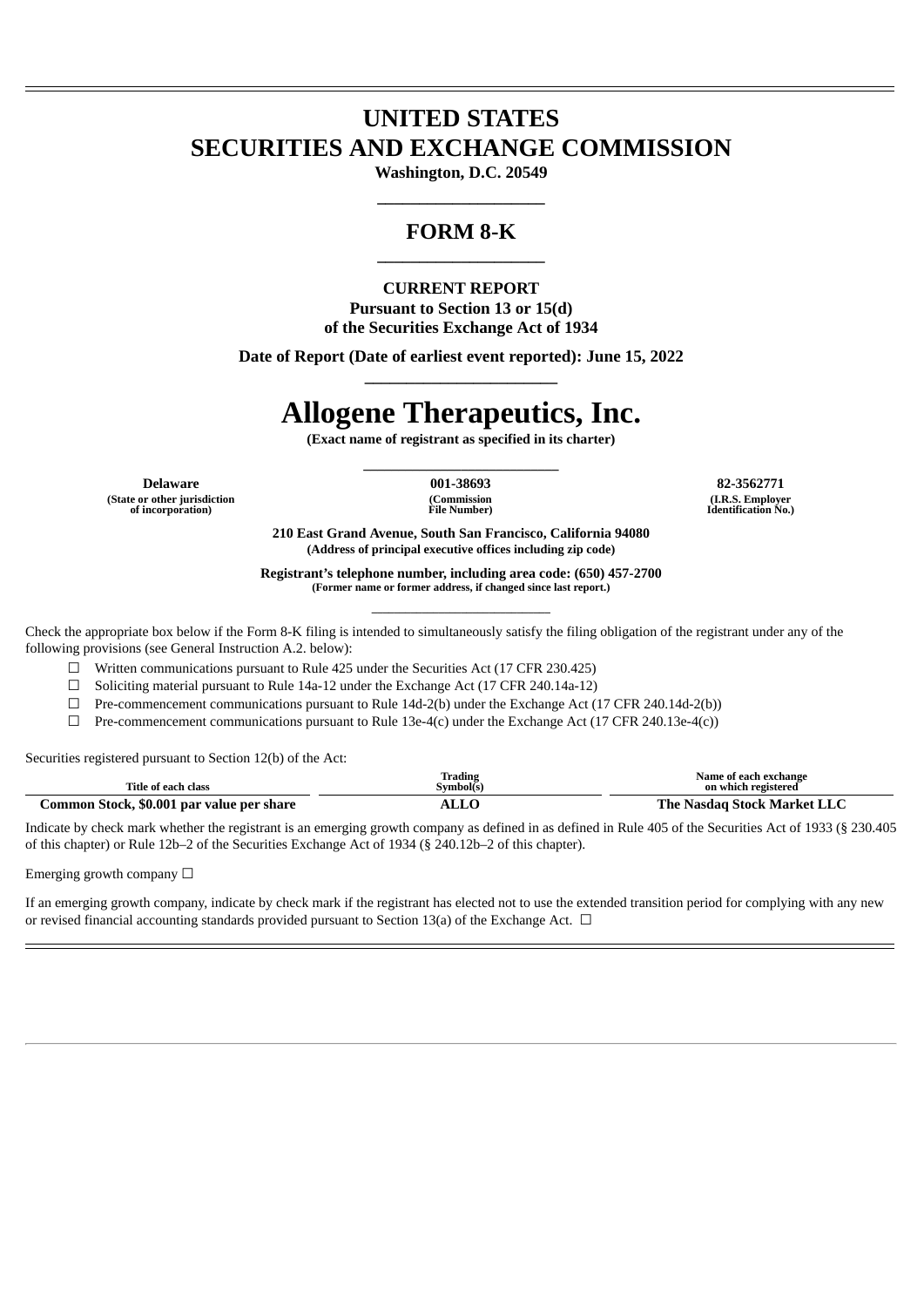#### **Item 5.07 Submission of Matters to a Vote of Security Holders.**

On June 15, 2022, Allogene Therapeutics, Inc. (the "Company") held its 2022 Annual Meeting of Stockholders (the "Annual Meeting"). As of April 18, 2022, the record date for the Annual Meeting, 143,598,970 shares of common stock were outstanding and entitled to vote at the Annual Meeting. A summary of the matters voted upon by stockholders at the Annual Meeting is set forth below.

#### *Proposal 1. Election of Directors*

The Company's stockholders elected the four persons listed below as Class I Directors, each to serve until the Company's 2025 Annual Meeting of Stockholders and until their respective successors are duly elected and qualified. The final voting results are as follows:

|                          | <b>Votes For</b> | <b>Votes Withheld</b> | DIUNCI INUII-<br><b>Votes</b> |
|--------------------------|------------------|-----------------------|-------------------------------|
| Elizabeth Barrett        | 86,700,701       | 24.264,620            | 14,654,190                    |
| Arie Belldegrun, M.D.    | 95,783,741       | 15.181.580            | 14.654.190                    |
| David Bonderman          | 93.127.834       | 17,837,487            | 14,654,190                    |
| David Chang, M.D., Ph.D. | 104.313.693      | 6.651.628             | 14.654.190                    |

**Broker Non-**

#### *Proposal 2. Approval, on an Advisory Basis, of the Compensation of the Company's Named Executive Officers*

The Company's stockholders approved, on an advisory basis, the compensation of the Company's named executive officers, as disclosed in the proxy statement for the Annual Meeting. The final voting results are as follows:

| <b>Votes For</b> | Votes Against | Abstentions | <b>Broker Non-</b><br><b>Votes</b> |
|------------------|---------------|-------------|------------------------------------|
| 103,325,400      | 7,596,094     | 43,827      | 14,654,190                         |

#### *Proposal 3. Approval of the Increase in Number of Authorized Shares of Common Stock*

The Company's stockholders approved an amendment to the Company's Amended and Restated Certificate of Incorporation (the "Authorized Shares Amendment") to increase the number of authorized shares of common stock from 200,000,000 to 400,000,000. The final voting results are as follows:

| Votes For     | Votes Against | Abstentions | <b>Broker Non-</b><br><b>Votes</b> |
|---------------|---------------|-------------|------------------------------------|
| 124, 141, 179 | .186.153      | 292,179     |                                    |

On June 16, 2022, the Company filed the Authorized Shares Amendment with the Secretary of State of the State of Delaware. A copy of the Authorized Shares Amendment is filed as Exhibit 3.1 to this report.

#### *Proposal 4. Approval of the Stock Option Exchange Program*

The Company's stockholders approved the stock option exchange program described in the proxy statement for the Annual Meeting. The final voting results are as follows:

| <b>Votes For</b> | <b>Votes Against</b> | Abstentions | <b>Broker Non-</b><br><b>Votes</b> |  |
|------------------|----------------------|-------------|------------------------------------|--|
| 77,394,629       | 33,536,201           | 34,491      | 14,654,190                         |  |

*Proposal 5. Ratification of the Selection of Independent Registered Public Accounting Firm*

The Company's stockholders ratified the selection by the Audit Committee of the Company's Board of Directors of Ernst & Young LLP as the Company's independent registered public accounting firm for the fiscal year ending December 31, 2022. The final voting results are as follows: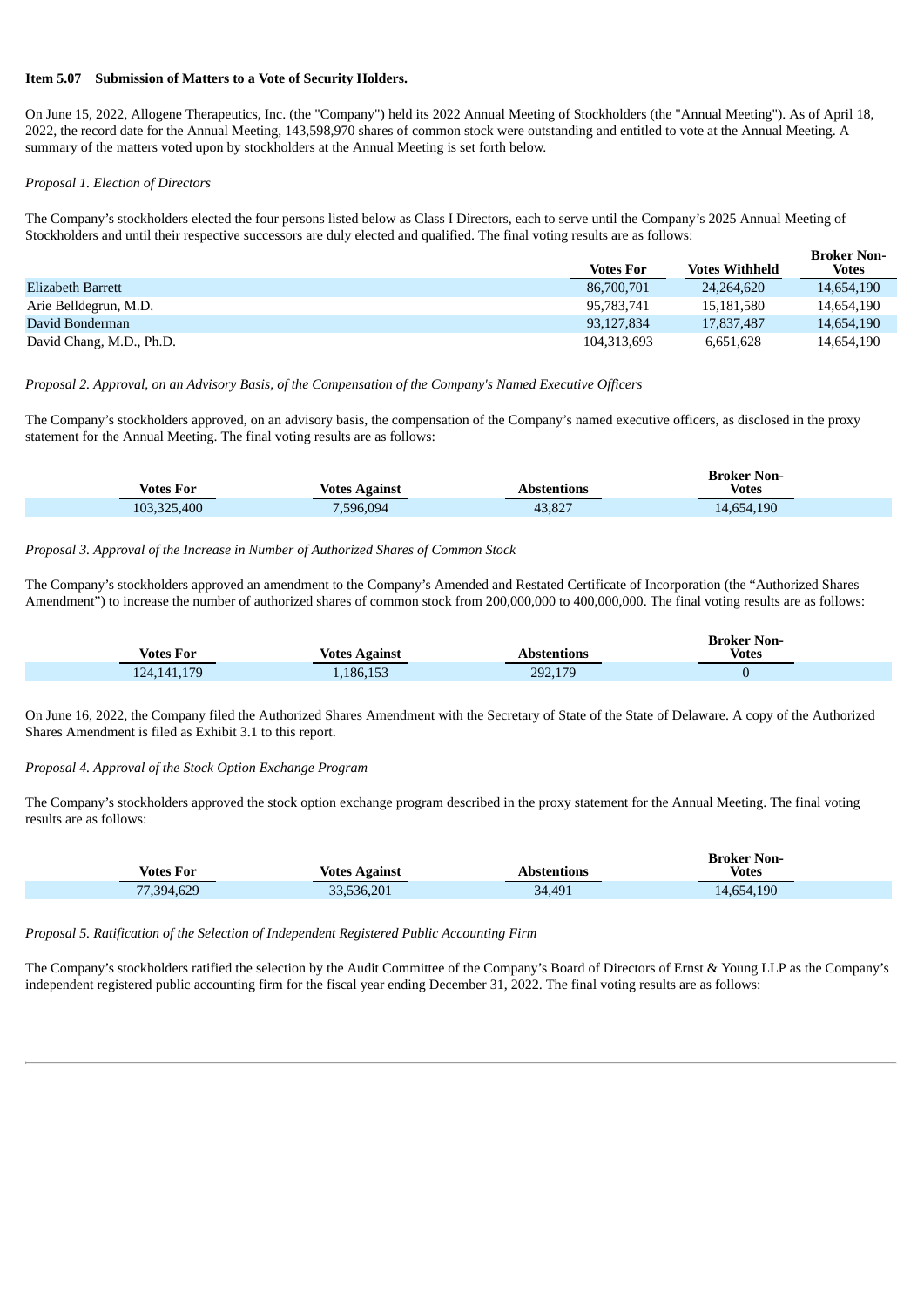| <b>Votes For</b> | Votes Against | Abstentions | <b>Broker Non-</b><br><b>Votes</b> |  |
|------------------|---------------|-------------|------------------------------------|--|
| 125,514,754      | 49,928        | 54,829      |                                    |  |

#### Proposal 6. Approval of the Authorization to Adjourn the Annual Meeting, if Necessary, to Solicit Additional Proxies in Favor of Proposal 3

The Company's stockholders approved the authorization to adjourn the Annual Meeting, if necessary, to solicit additional proxies in favor of Proposal 3. As Proposal 3 was approved by the stockholders, this proposal is moot. The final voting results are as follows:

| <b>Votes For</b> | <b>Votes Against</b> | Abstentions | <b>Broker Non-</b><br><b>Votes</b> |
|------------------|----------------------|-------------|------------------------------------|
| 111,274,472      | 14,260,033           | 85,006      |                                    |

| (d)                                                                                         |  |
|---------------------------------------------------------------------------------------------|--|
| <b>Exhibit</b>                                                                              |  |
| <b>Number</b><br><b>Description</b>                                                         |  |
| <b>Certificate of Amendment of Amended and Restated Certificate of Incorporation</b><br>3.1 |  |
| The cover page of this report has been formatted in Inline XBRL.<br>104                     |  |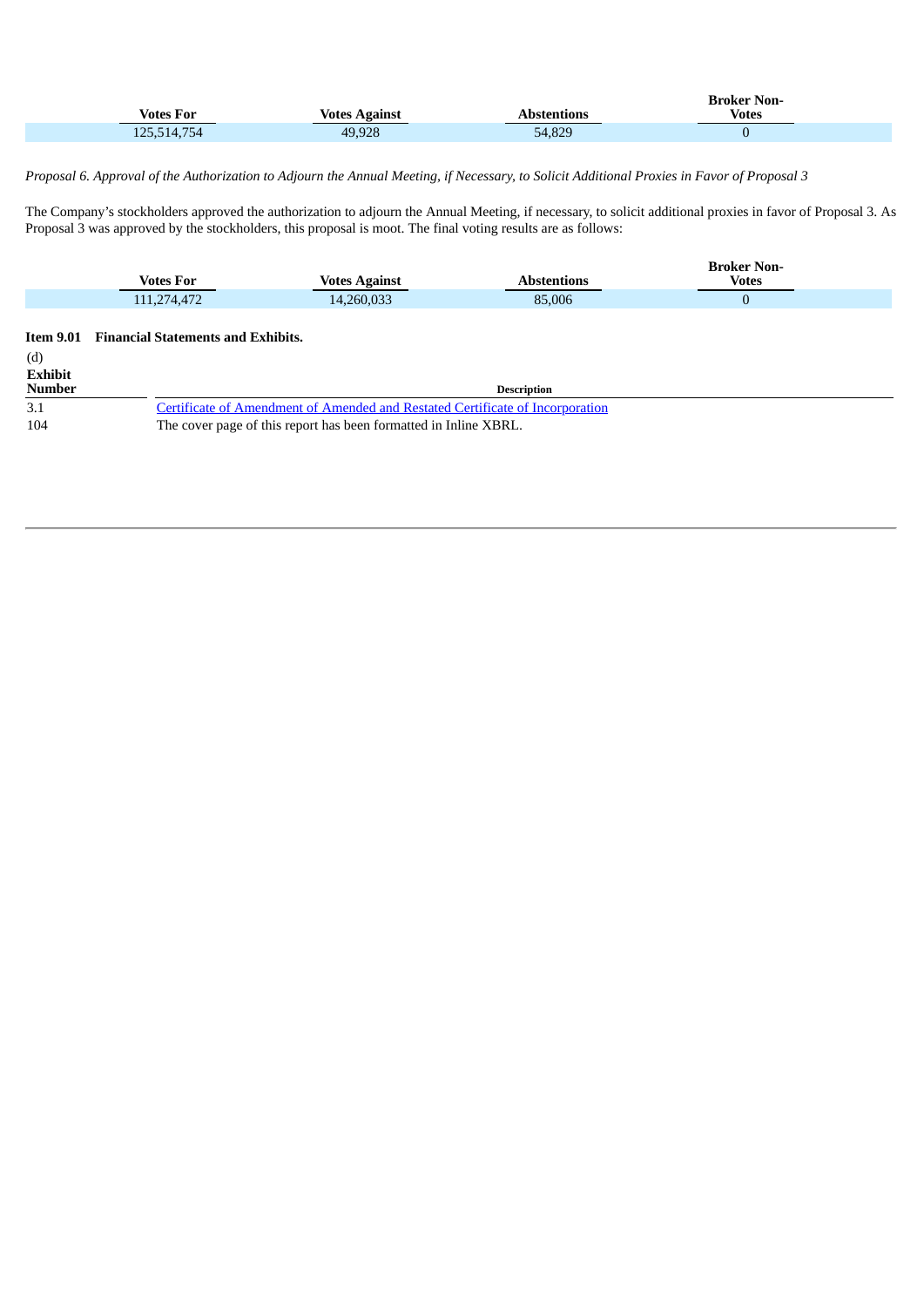#### **SIGNATURES**

Pursuant to the requirements of the Securities Exchange Act of 1934, the registrant has duly caused this report to be signed on its behalf by the undersigned hereunto duly authorized.

#### **ALLOGENE THERAPEUTICS, INC.**

By: /s/ David Chang, M.D., Ph.D. David Chang, M.D., Ph.D. President, Chief Executive Officer

Dated: June 17, 2022